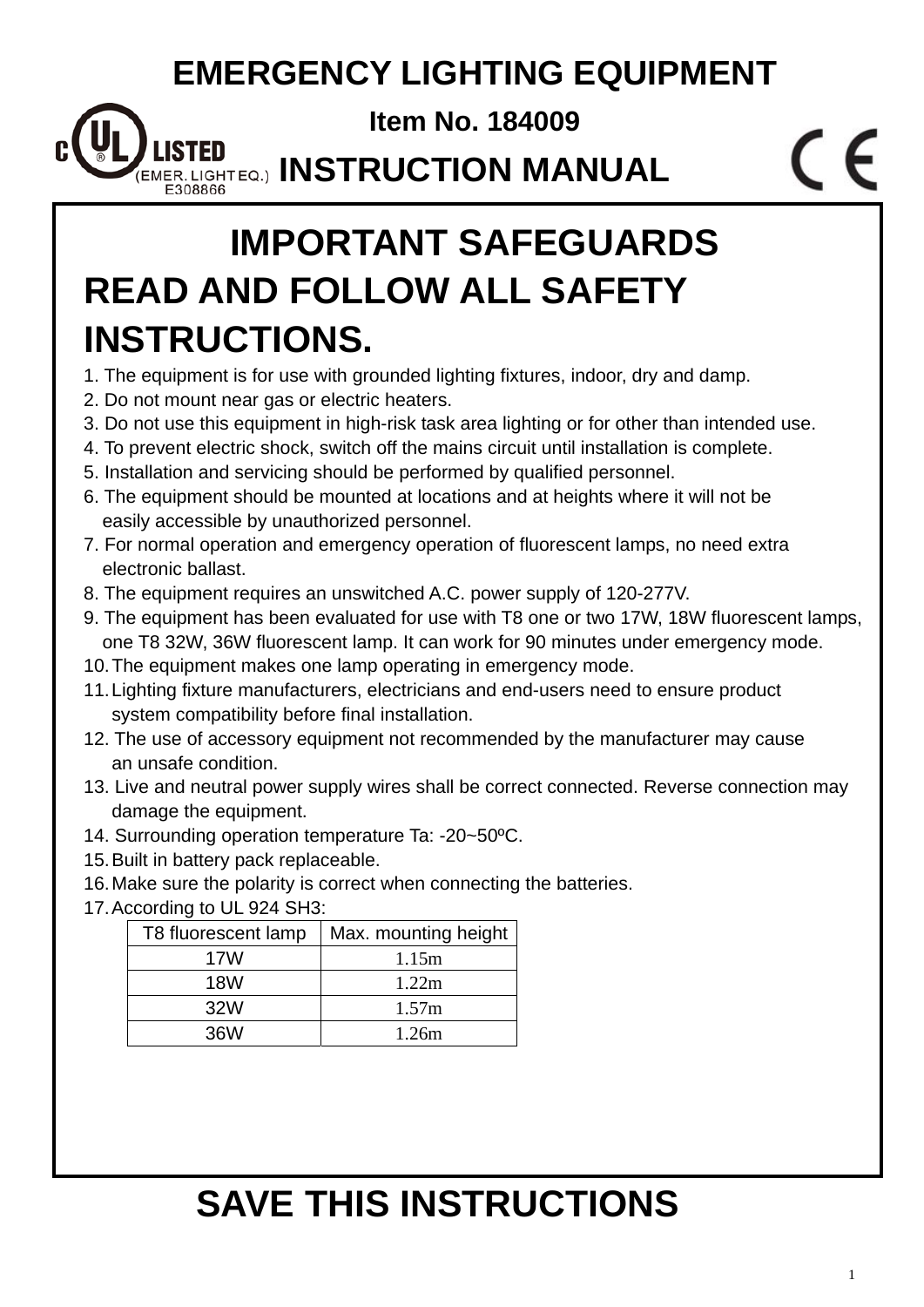### **1. The Emergency Lighting Equipment set contains**

- one 184009 with one 4.8V / 1.8Ah battery pack inside
- one test switch with LED signal lamp
- one Instruction manual

#### **2**. **Installation instruction**

- The equipment can be used with T8 one or two 17W, 18W fluorescent lamps, one T8 32W, 36W fluorescent lamp.
- The equipment requires an unswitched A.C. power supply of 120-277V.
- Select a convenient location on the fixture for the test switch with LED signal lamp so it can be seen after installation.
- Drill a 12 mm hole in the gear tray and screw the test switch into the hole. Connect the wires from the test switch to the emergency equipment according to the diagram (The wire gauge is 18AWG or 1.5mm<sup>2</sup>).

#### ē 으 20 65 184009 20  $242^{+1}_{-0.0}$ 250 5 28



**LED test switch:** 

**Dimension:** 





UNIT: mm